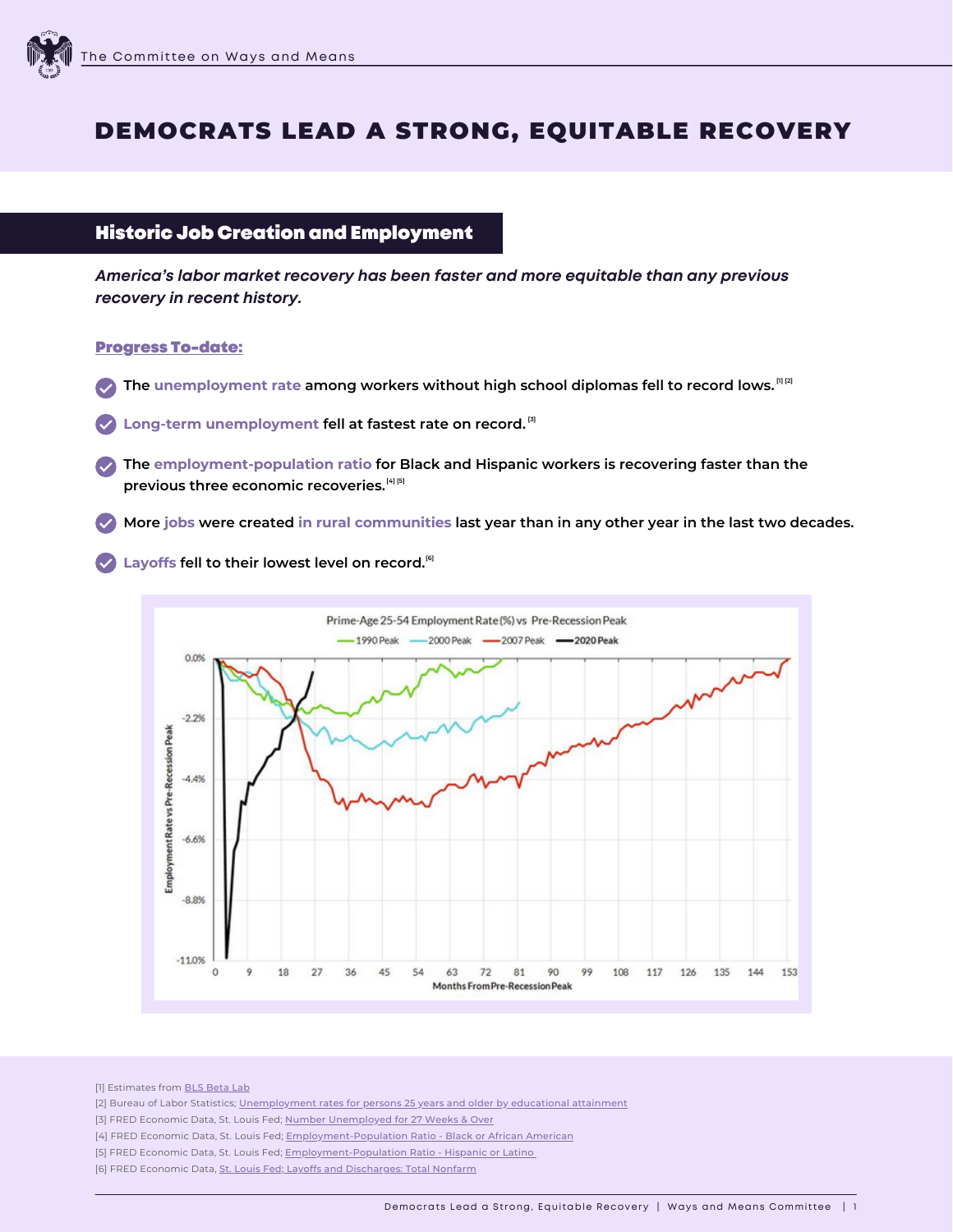## More Money in Americans' Pockets

*Thanks to more jobs, higher wages, and direct relief from President Biden and Democrats in Congress, low-income families are in a historically strong financial position.*

### Progress To-date:

People are earning and saving more money:

**Market income for the bottom half of the distribution grew 10.9% Q4/Q4.**

**The typical household in the bottom two income quintiles grew their excess savings by as much as \$14,200 – a 145% gain.**



#### Families are finally able to make progress paying off debts:

**The ratios of household debt and debt service payments to disposable income are at their lowest levels in >30 years.**

Household cash now exceeds debt for the first time in decades. And debt to asset ratios have fallen, **in part due to rising home values.**

**Just 3% of outstanding debt is in delinquency, down 2 percentage points from pre-pandemic levels.**